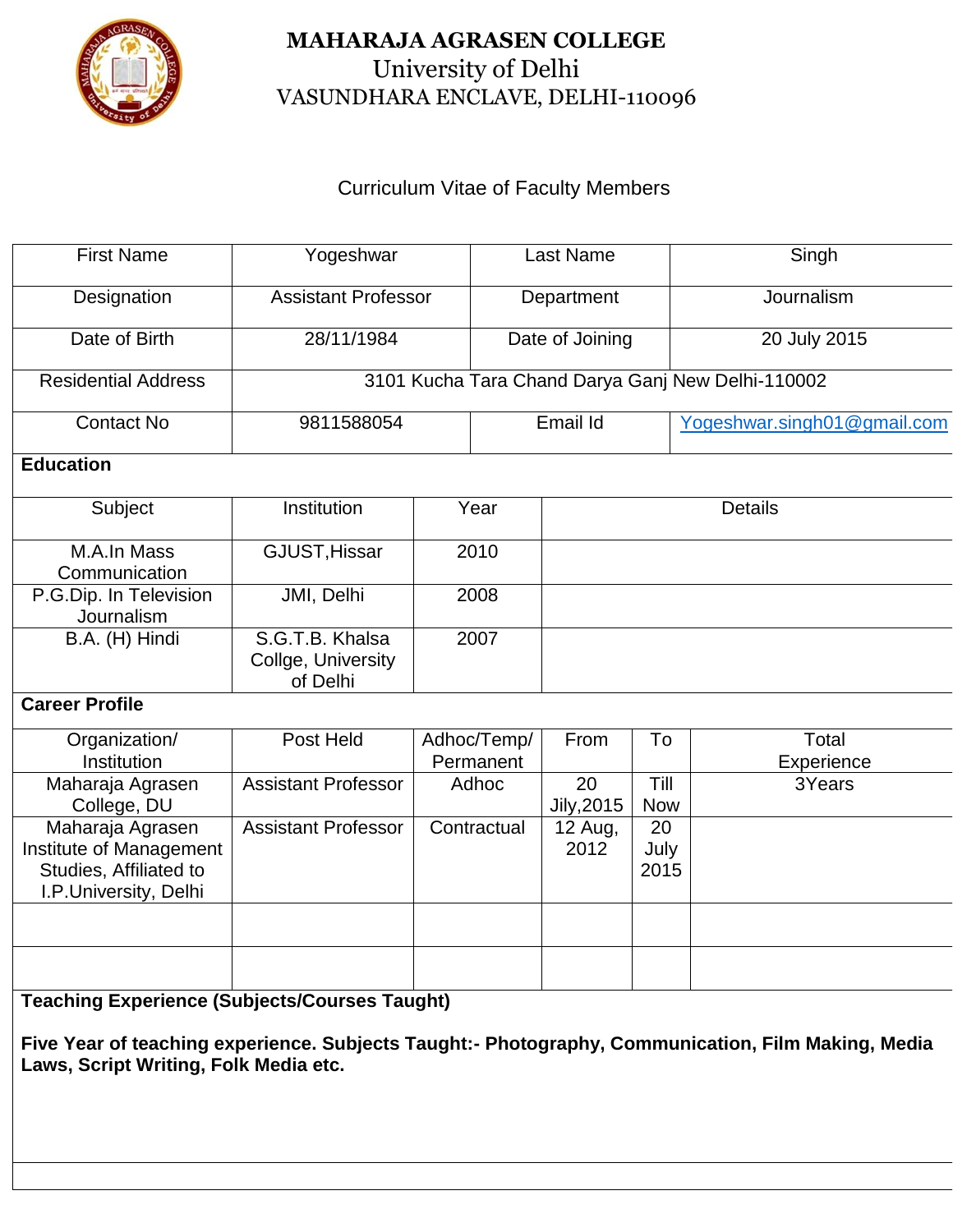|                                 | and Creative Positions held                                                                            |                                                                  |                                                               | Details of Published Research Papers, Books, Monographs, Reviews, Chapter in Books, Translations    |
|---------------------------------|--------------------------------------------------------------------------------------------------------|------------------------------------------------------------------|---------------------------------------------------------------|-----------------------------------------------------------------------------------------------------|
| Year of                         | Title                                                                                                  | <b>ISBN No</b>                                                   | Publisher                                                     |                                                                                                     |
| <b>Publications</b>             |                                                                                                        |                                                                  |                                                               | Co-Authors                                                                                          |
| 2016                            | Television<br>Programme<br>Production                                                                  | 9789385296307                                                    | <b>APN Publication</b>                                        |                                                                                                     |
|                                 | Techniques                                                                                             |                                                                  |                                                               |                                                                                                     |
| 2015                            | मीडिया और<br>महिला<br>अधिकार:<br>महिलाओं में<br>जागरूकता एवं<br>अवबोधन                                 | 2554-2725                                                        | Jankriti Patrika                                              |                                                                                                     |
| 2015                            | Adaptation<br>of Novel In<br>Indian<br>Cinema                                                          | 2348-6228                                                        | <b>Current Journal</b>                                        |                                                                                                     |
| 2016                            | Domination<br><b>of</b><br>Television<br>in catering<br>infotainment<br>among the<br>youth in<br>Delhi | 2321-6581                                                        | <b>Shodh Navneet</b>                                          |                                                                                                     |
| institutes etc.                 |                                                                                                        |                                                                  |                                                               | Participation in conferences, seminars, workshops, refreshers, orientation courses attended, summer |
|                                 | <b>Title</b><br>State/National                                                                         |                                                                  | Organization                                                  | Period                                                                                              |
| International                   |                                                                                                        |                                                                  |                                                               |                                                                                                     |
| International<br>Conference     |                                                                                                        | "Coping with uncertainty"                                        | Maharaja Agrasen<br>Institute of<br><b>Management Studies</b> | 2 Days                                                                                              |
|                                 |                                                                                                        | <b>Public Service/University Service/Consulting Activity</b>     |                                                               |                                                                                                     |
|                                 | <b>Professional Societies Memberships</b>                                                              | Member of the Educational Resources and Training Society (ERTS). |                                                               |                                                                                                     |
| <b>Projects /Collaborations</b> |                                                                                                        |                                                                  |                                                               |                                                                                                     |
| Title of the<br>Project         | Major/Minor                                                                                            | <b>Funding Agency</b>                                            | <b>Status</b>                                                 | Level<br>(International, National, State, University,                                               |
|                                 |                                                                                                        |                                                                  |                                                               | College)                                                                                            |